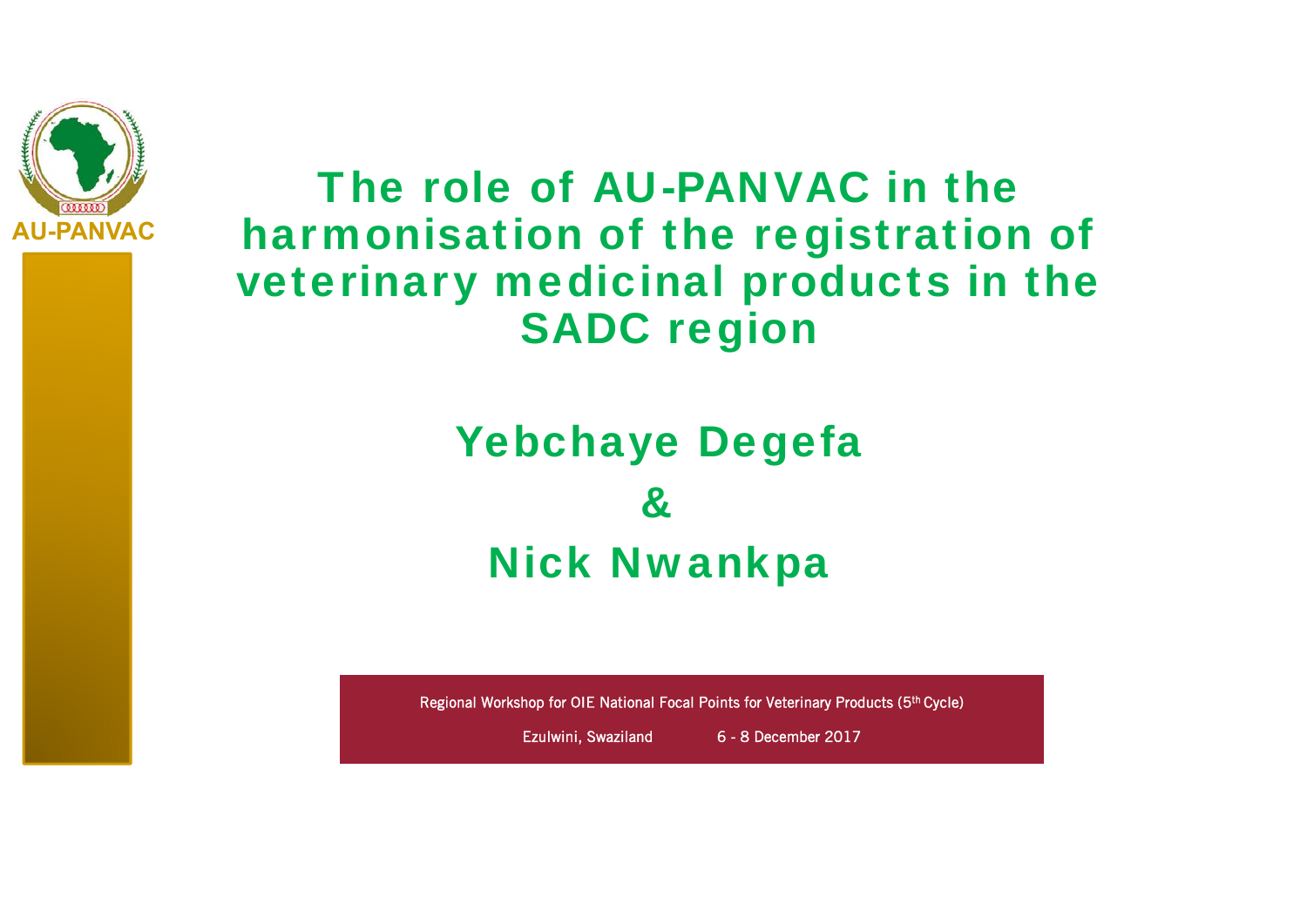

#### **PRESENTATION OUTLINE**

- 1. INTRODUCTION
- 2. ESTABLISHMENT OF AU-PANVAC
- 3. MAJOR ACTIVITIES OF AU-PANVAC
- 4. RECOMMENDATIONS OF JOHANNESBURG 2017 AND THE ROLE OF AU-PANVAC
- 5. CONCLUSION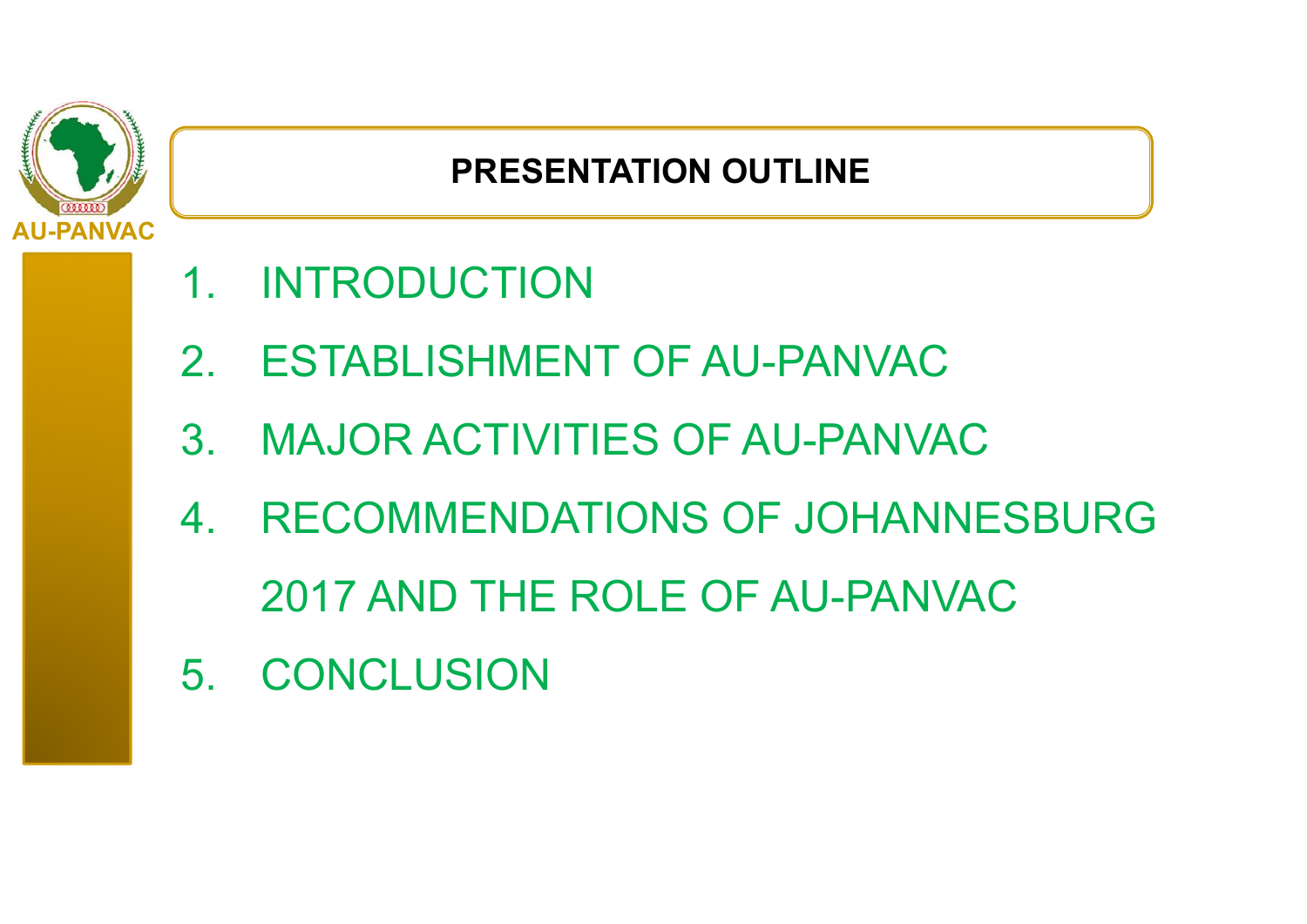

#### **INTRODUCTION**

- 1. Livestock diseases(LD) are still a major threat to livestock and people particularly in Africa
- 2. Stamping out and movement control not feasible in most parts of Africa
- 3. Tools available for control are Good Quality vaccines and immunologicals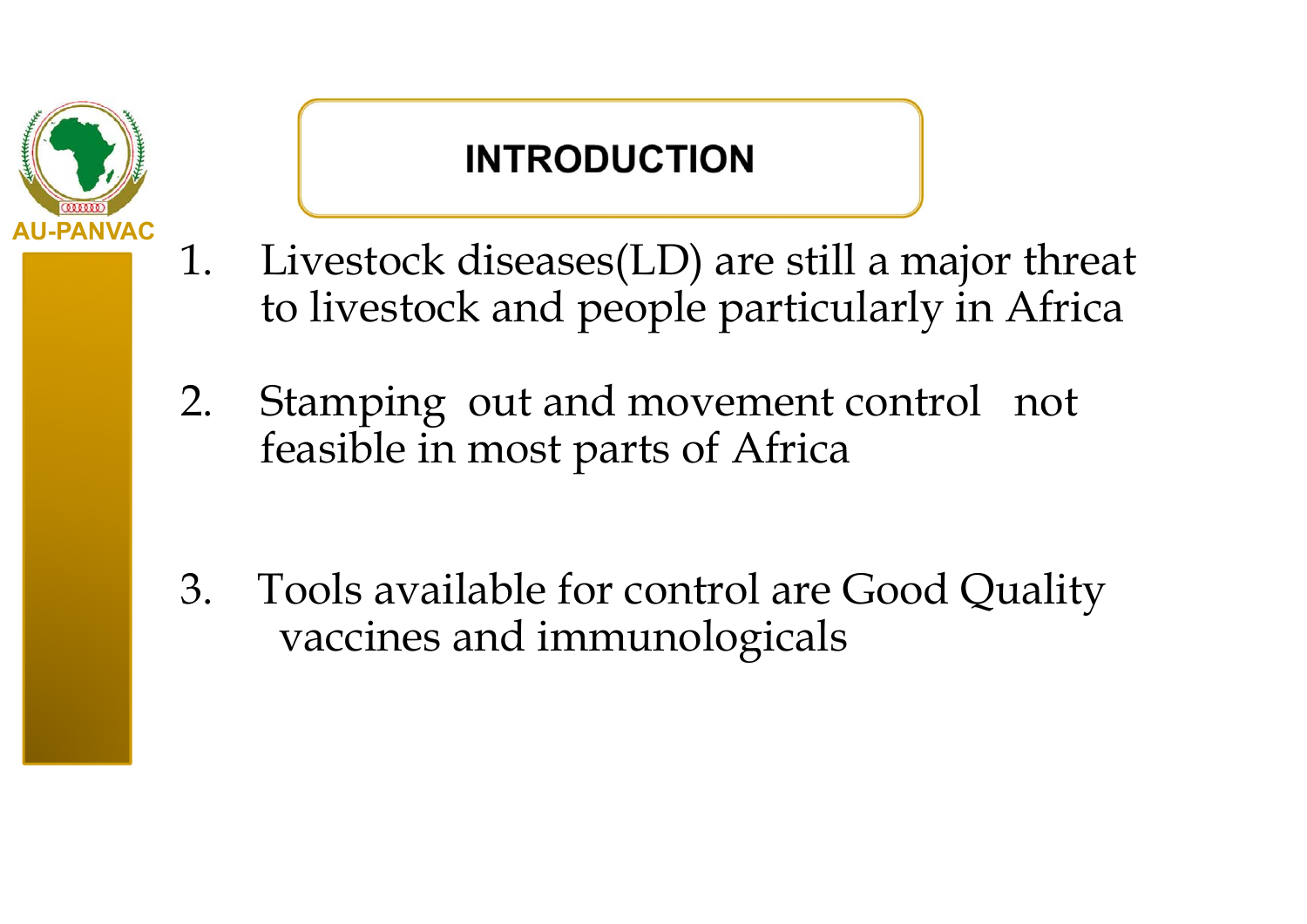

#### **INTRODUCTION**

- 1. Unfortunately proliferation of poor quality vacc ines and sub standard drugs is <sup>a</sup> major problem
- 2. Absence of regulatory mechanisms for the control veterinary vaccines in most countries
- 3. Intervention by the OIE
	- 1. Asmara, Eritrea 2007
	- 2. Dakar, Senegal 2008<br>3. Johannesburg in 201
	- Johannesburg in 2010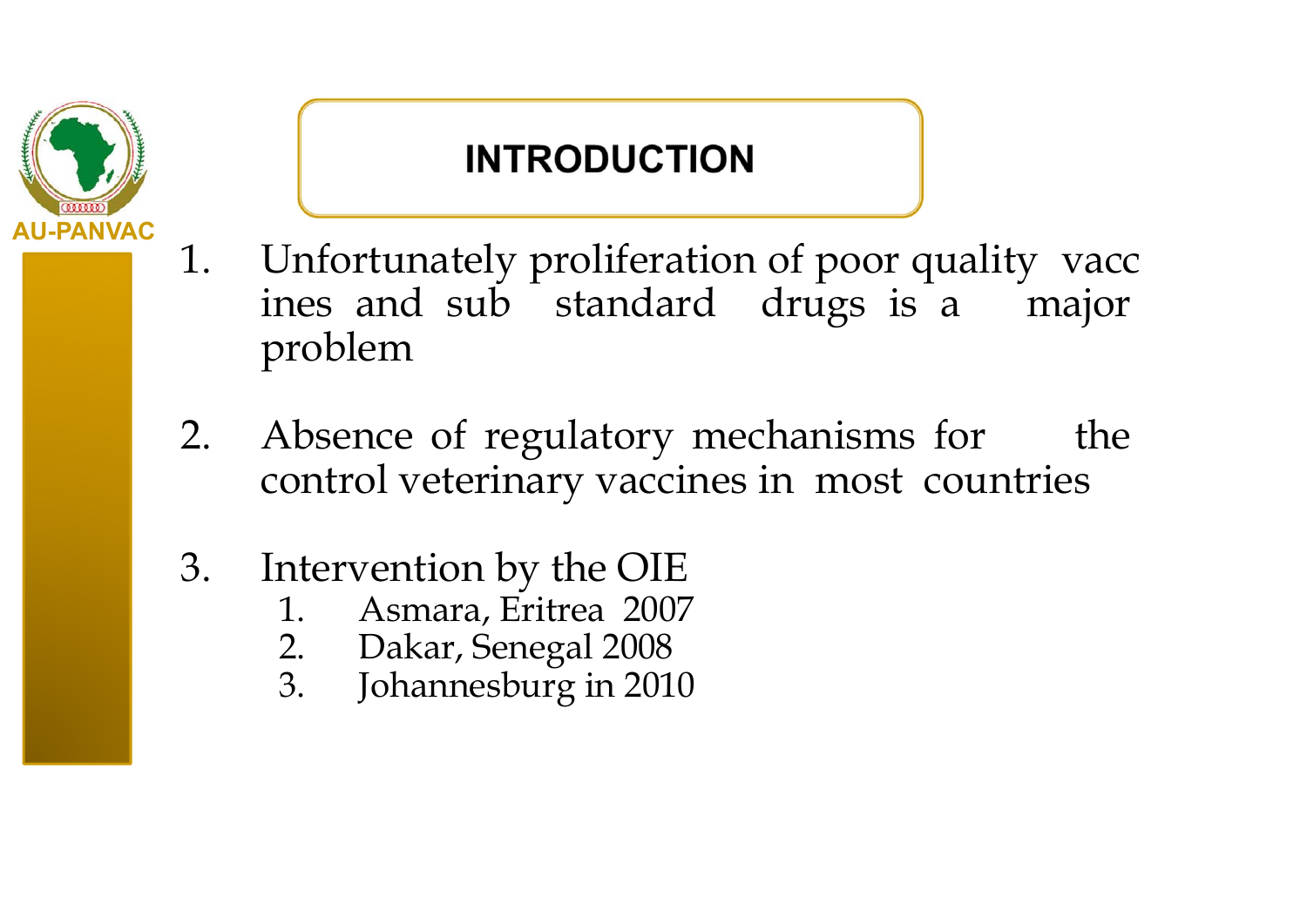

# Establishment of AU-PANVAC

AU-PANVAC is the African Union Organization mandated to provide International Independent quality control of all veterinary vaccines produced or imported into Africa

Established due to the threat of animal dis eases

rinderpest

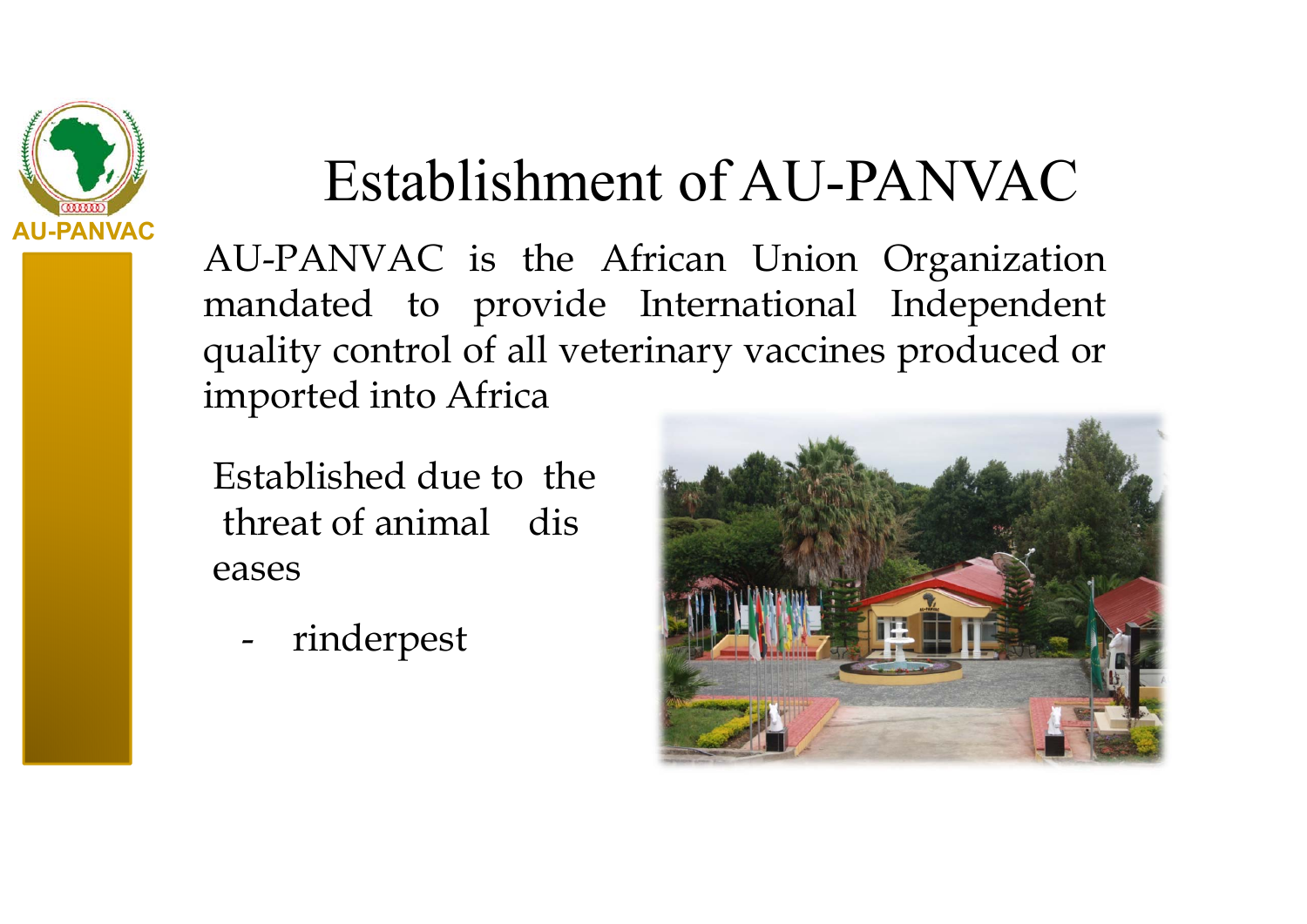

### Establishment of AU-PANVAC

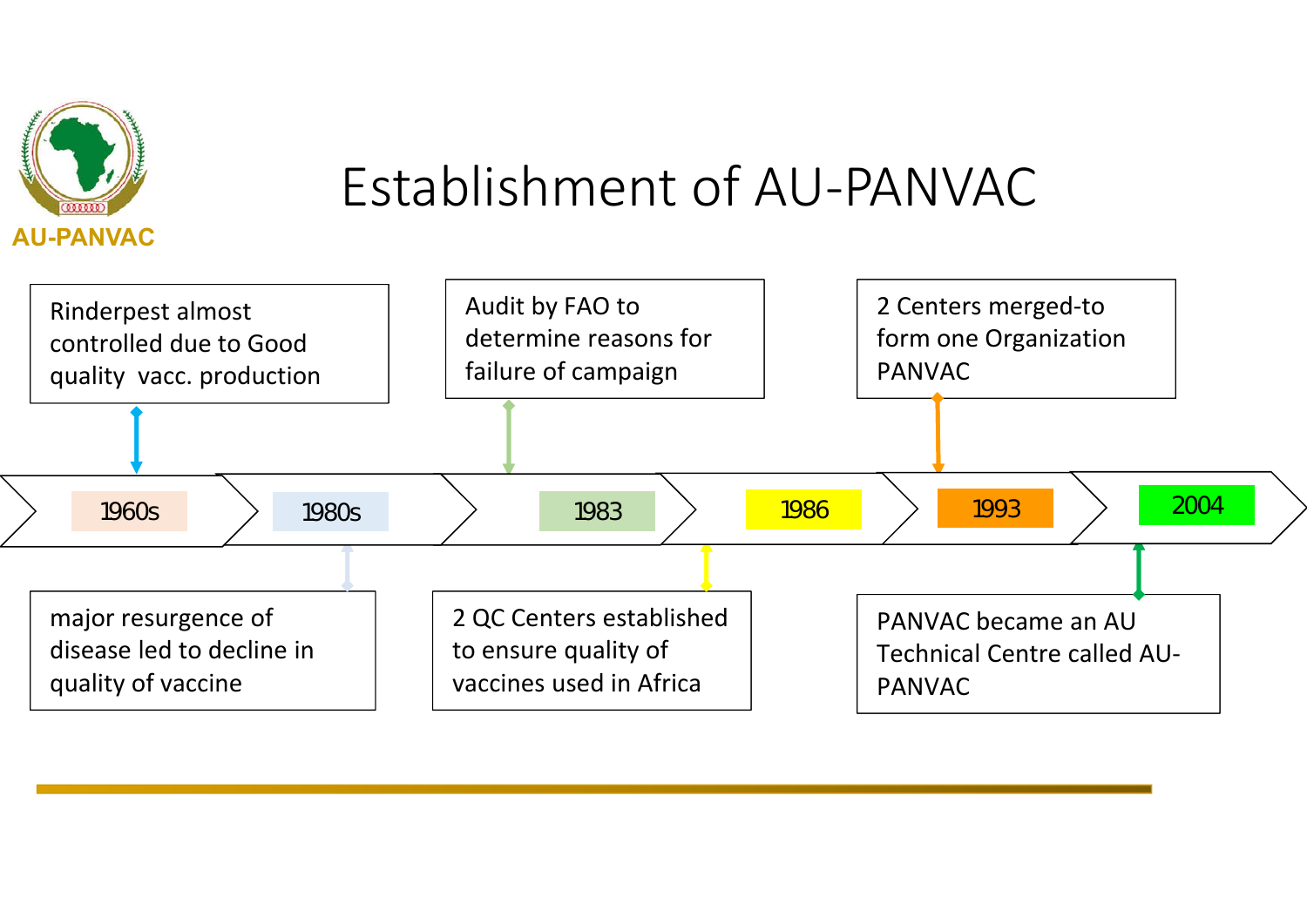

# Establishment of AU-PANVAC

#### **1. General Mandates of AU-PANVAC**

- Expanded to include vaccines against priority animal diseases
- **2. Specific Mandates of AU-PANVAC**
	- $\Box$  Harmonization of Veterinary vaccine registration on the continent
	- $\sqcup$ Maintaining Africa free from Rinderpest
- **3. Collaboration with partners**
	- $\sqcup$  Projects on vaccine development/improvement and animal disease control efforts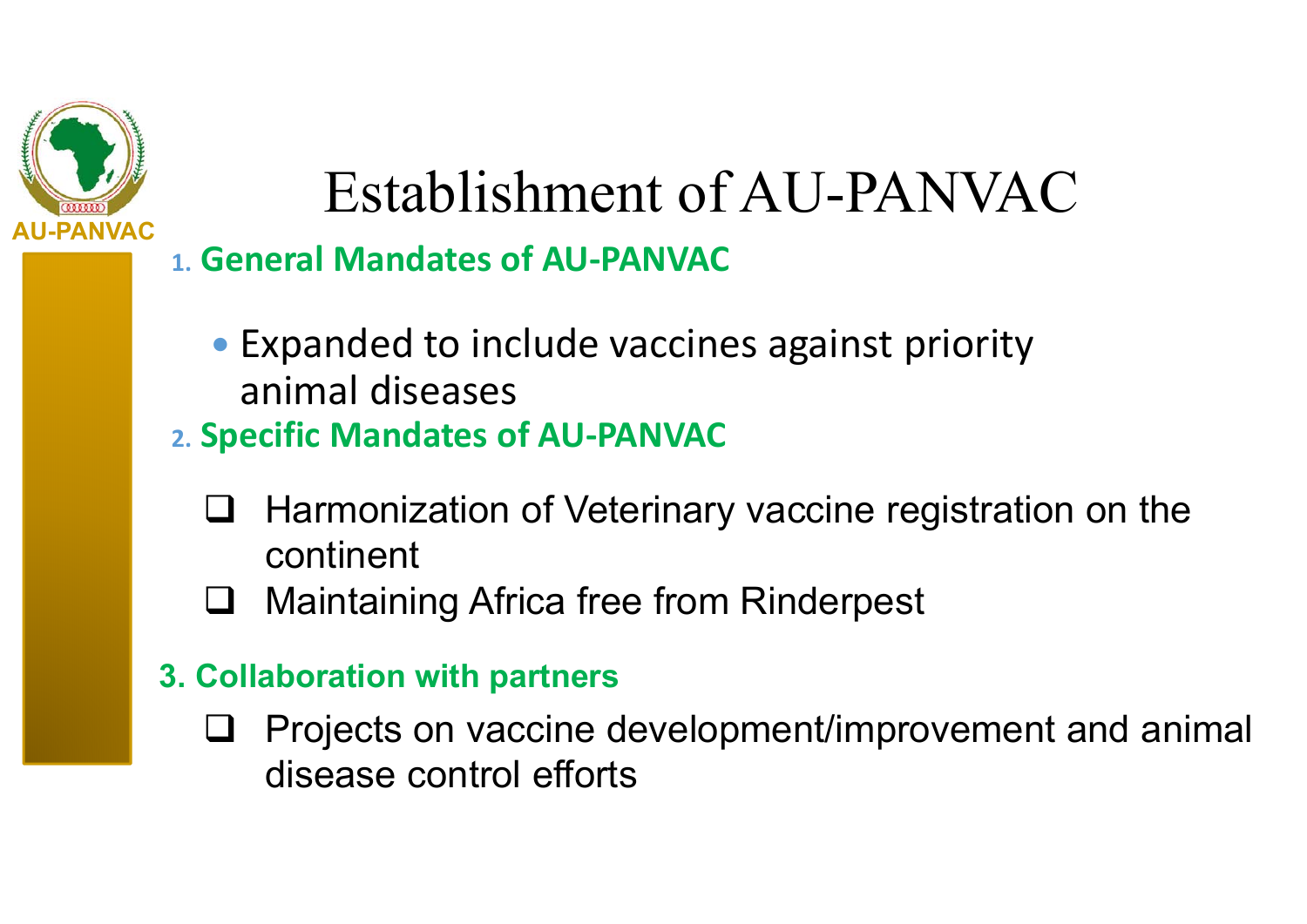

## Major Activities of AU-PANVAC



**AU-PANVAC present status:**

OIE Collaborating Centre

FAO Reference Centre

FAO-OIE Rinderpest Holding **Facility** 

ISO 9001:2015 Certified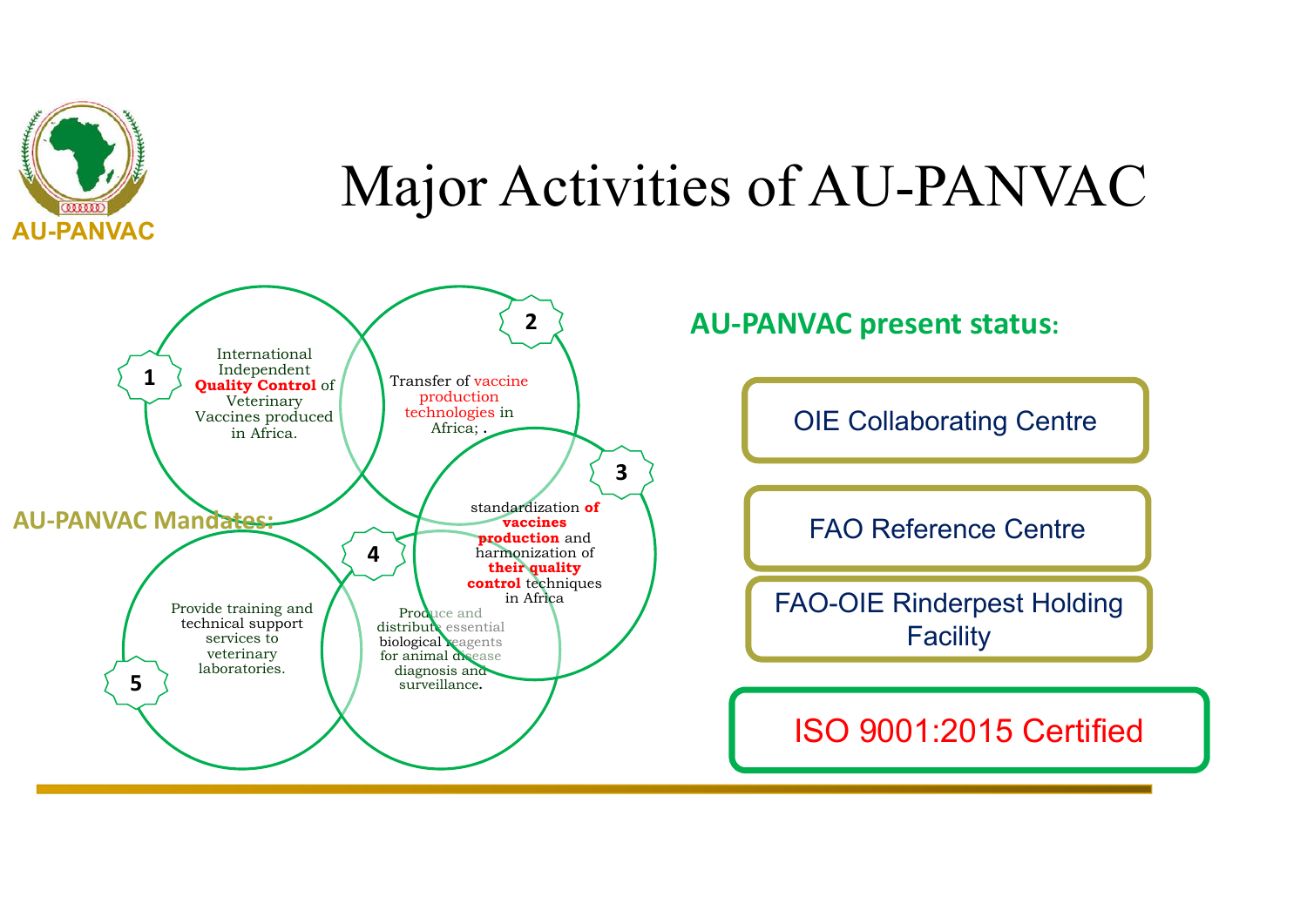

#### **Role of PANVAC in Registration**

| PART <sub>1</sub>                 | PART <sub>2</sub>                    | PART <sub>3</sub>                                                              | PART <sub>4</sub>                       |
|-----------------------------------|--------------------------------------|--------------------------------------------------------------------------------|-----------------------------------------|
| <b>SUMMARY</b>                    | <b>QUALITY</b>                       | <b>SAFETY</b>                                                                  | <b>EFFICACY</b>                         |
| <b>1.A:</b> Application<br>form   | 2.A: Composition                     | $3.A.1 - A2:$<br><b>Safety, Single Dose,</b><br><b>Overdose, Repeated Dose</b> | <b>4.A Lab Efficacy</b>                 |
| 1.B 1<br><b>SPC</b>               | 2.B: Method of<br>Manufacture        | <b>3.A.3: Other Safety Studies,</b><br>e.g. Reversion to Virulence.            | <b>4.B: Field Efficacy</b>              |
| 1.B.2<br>Label and Carton<br>text | 2.C: Control of SMs                  | <b>3.B: Field Safety</b>                                                       |                                         |
| 1.B.3<br>Package Leaflet          | 2.D: In-Process Controls             | <b>3.C:</b> Safety to user and<br>environment; residues,<br>interactions.      | Part 5<br>Bibliographical<br>references |
|                                   | 2.E: Controls on Finished<br>Product |                                                                                |                                         |
|                                   | 2.F: Batch consistency               |                                                                                |                                         |
|                                   | 2.G:Stability                        |                                                                                |                                         |
|                                   | 2. H: Other information              |                                                                                |                                         |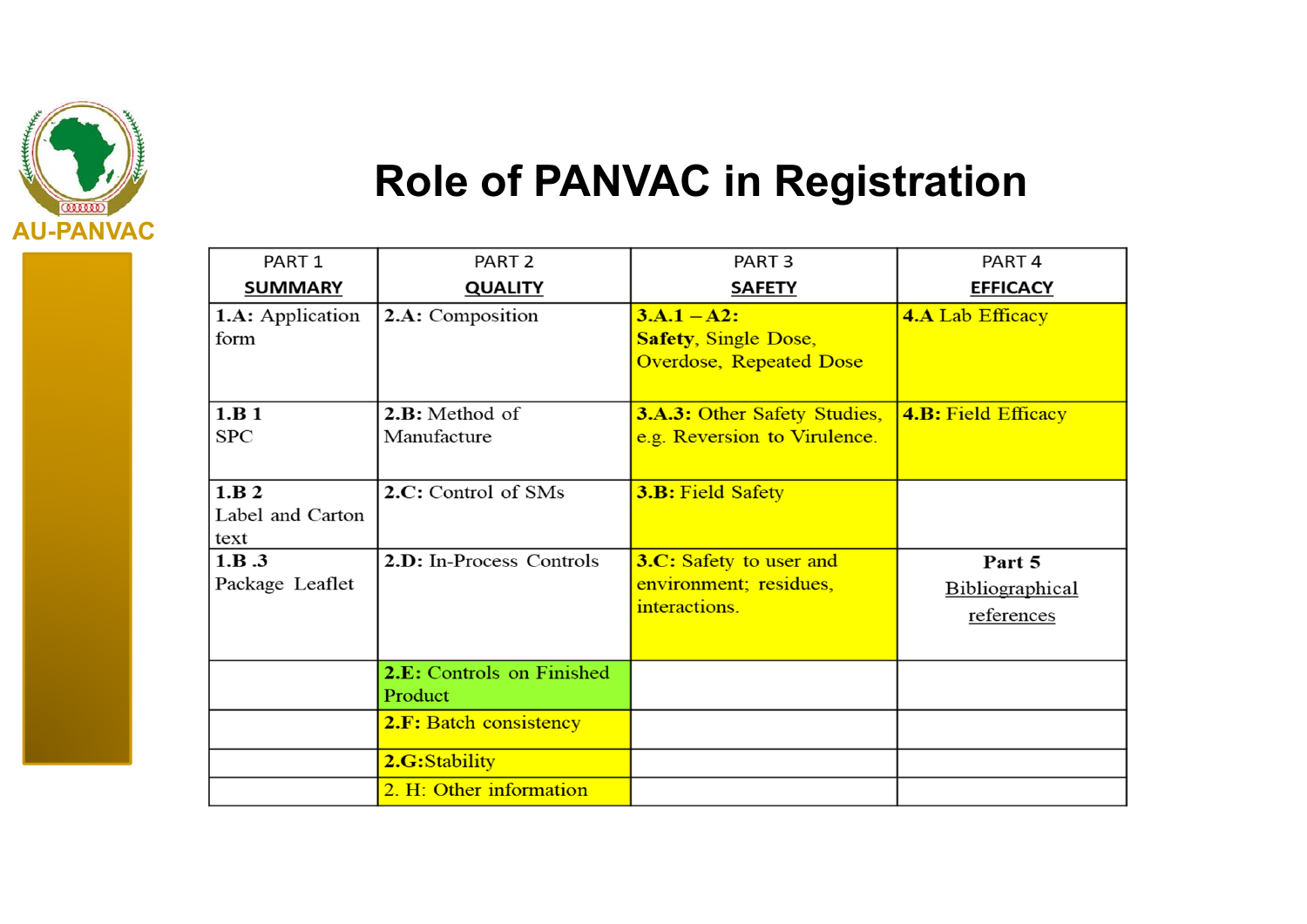

#### **Role of PANVAC in Registration**

- Conduct safety tests on vaccines as requirement for registration(Prt. 3)
- Laboratory and field efficacy trials (Prt. 4)
- Conduct controls on finished products (Prt. 2)
- $\checkmark$  Retesting vaccines submitted by the NRAs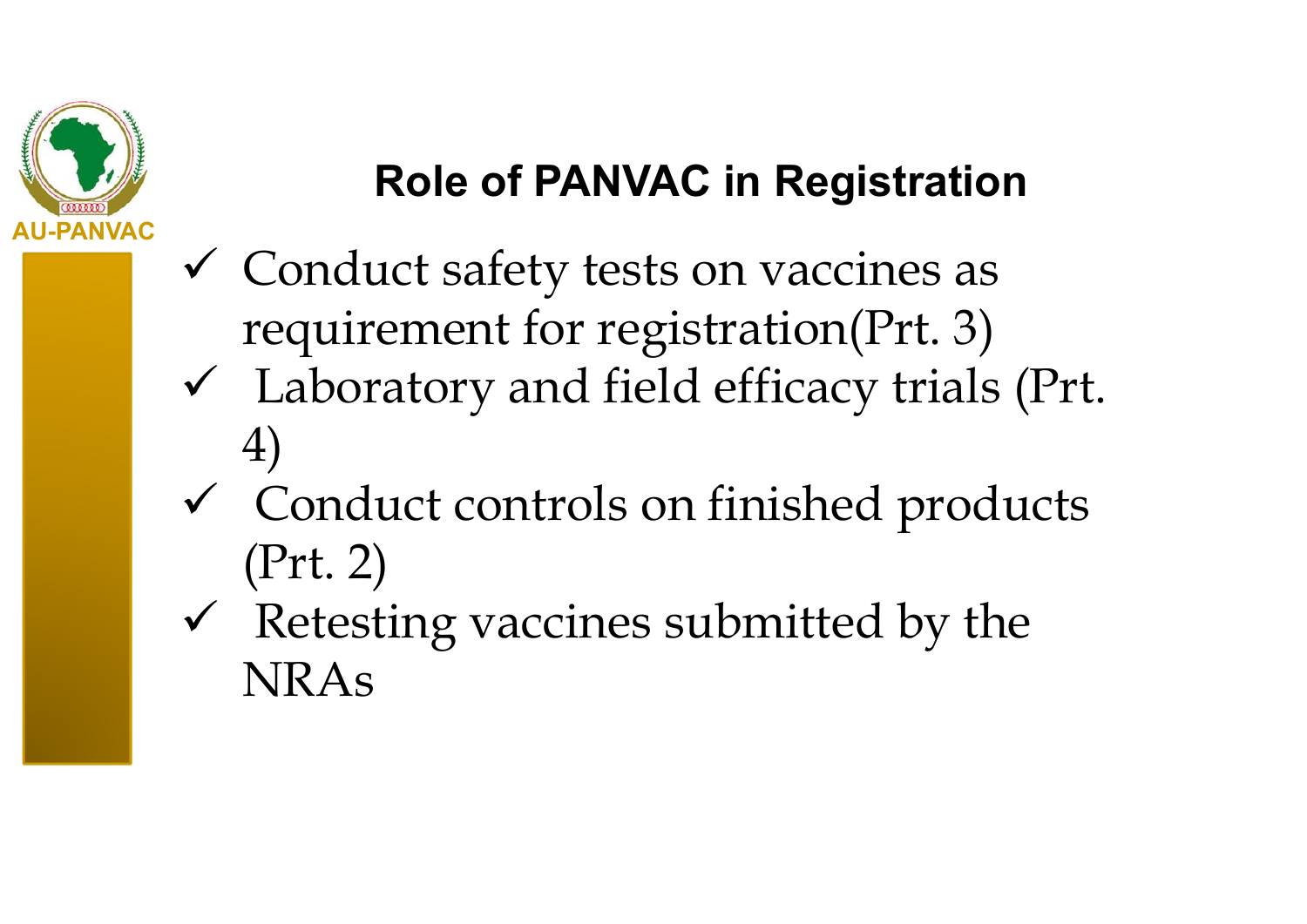

#### **Types of vaccines certified**

- I. BACTERIAL VACCINES **1**
	- II. VIRAL VACCINES
- A. LIVE ATTENUATED **2**
	- B. INACTIVATED OR KILLED
- i. WET/LIQUID **3**
	- ii. FREEZE DRIED



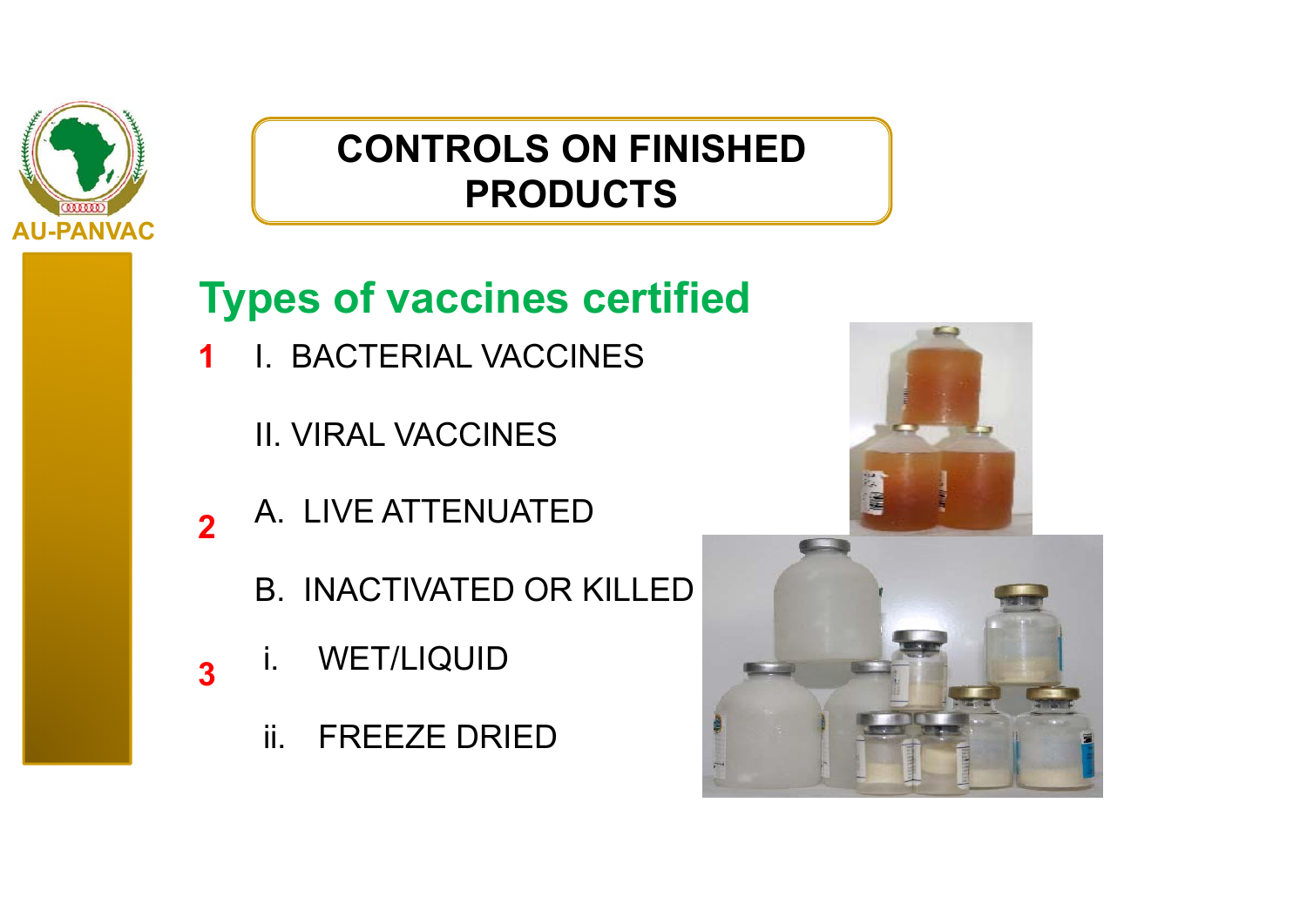

#### **Control tests on the finished Products**

- 1. Appearance
- **2. Identification1. Identity**  $(immunogenic)$  ingredie **2. Sterility**
- **3. Sterility** and purity including testing for *Mycoplasma* **3. Safety**
- **4. Safety**
- **4. Potency**
- 5. Batch titre or batch **Potency**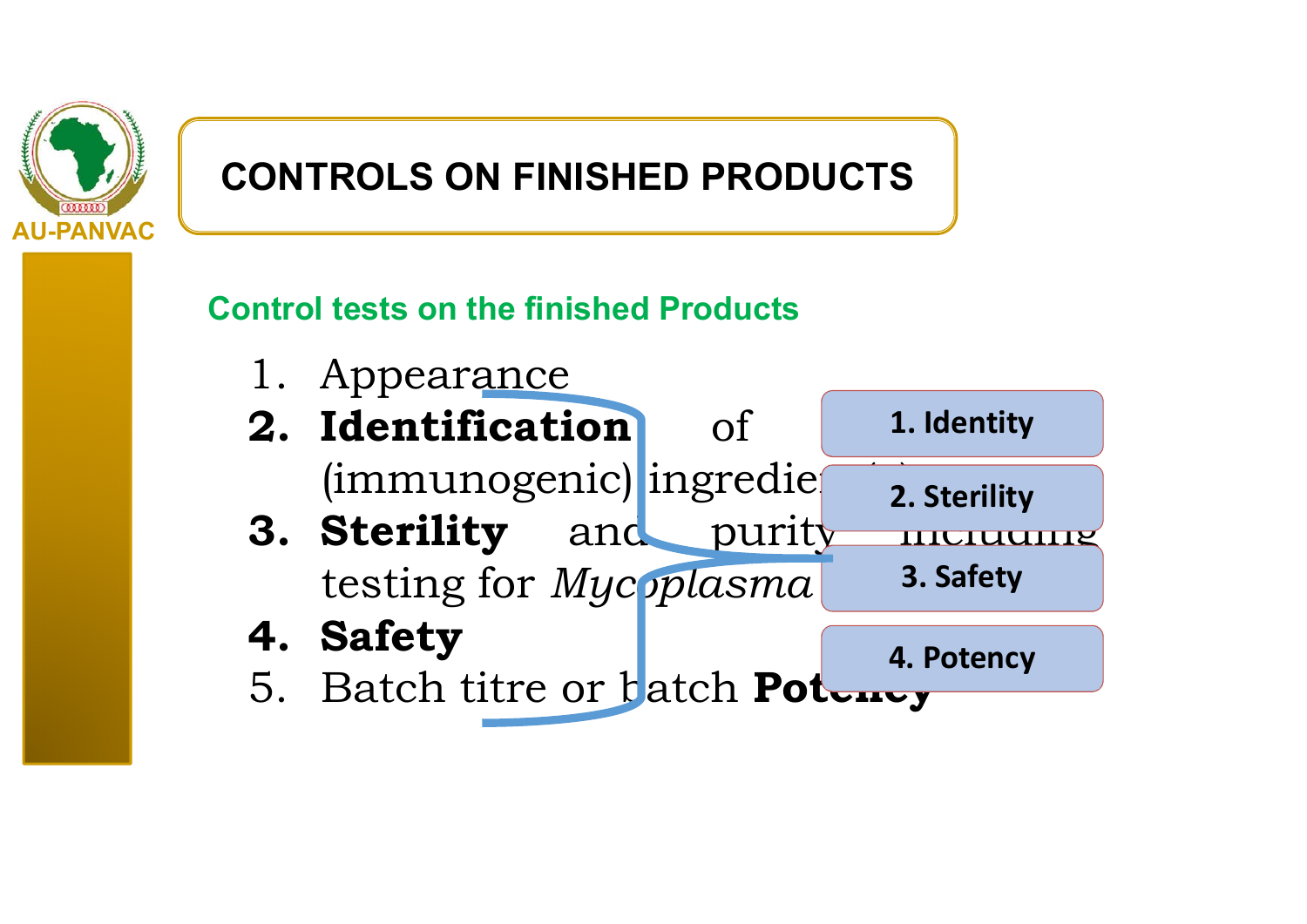

#### **Control tests on the finished Products**

- 6. pH
- 7. Adjuvant (where applicable)
- 8. Preservative (where applicable)
- **9. Residual humidity** (where applicable) **5. Stability**
- 10. Viscosity (where applicable)
- 11. Emulsion (where applicable)
- 12. Inactivation and **residual inactivant** (where applicable).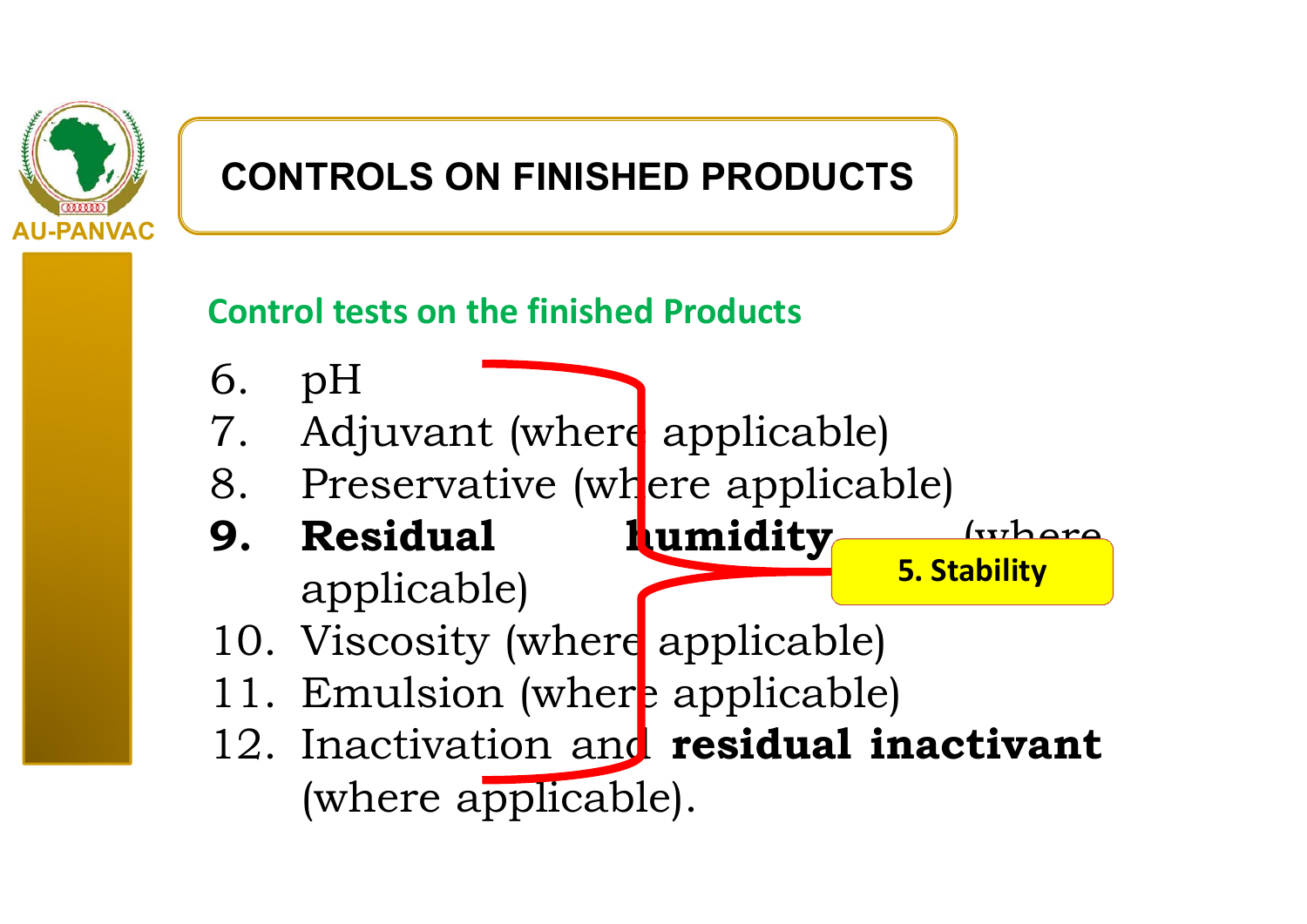

**Quality Control Test Report:**

If a batch fails **Quality Control**  A Test Report **only**

is issued

If a batch passes Quality Control

Test Report and Certificate is issued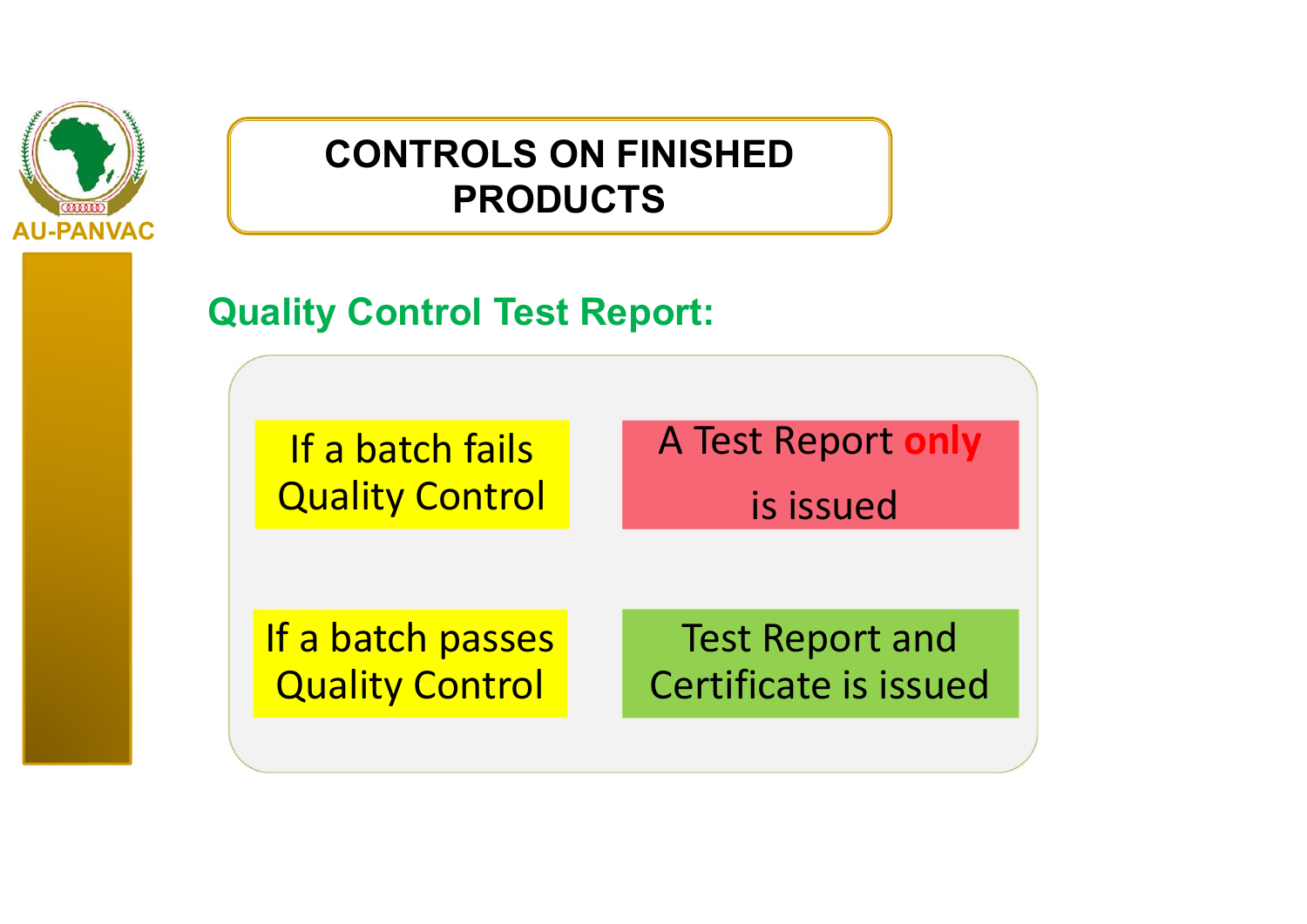

#### **Quality Control Test Certificate:**

All vaccine manufacturers should obtain vaccine QC Certificate from AU-PANVAC for batches produced

All NRAs should demand for AU-PANVAC Certificate before accepting vaccines for registration and use

A retesting of vaccines should be requested if vaccine handling, shipment and storage quality not guaranteed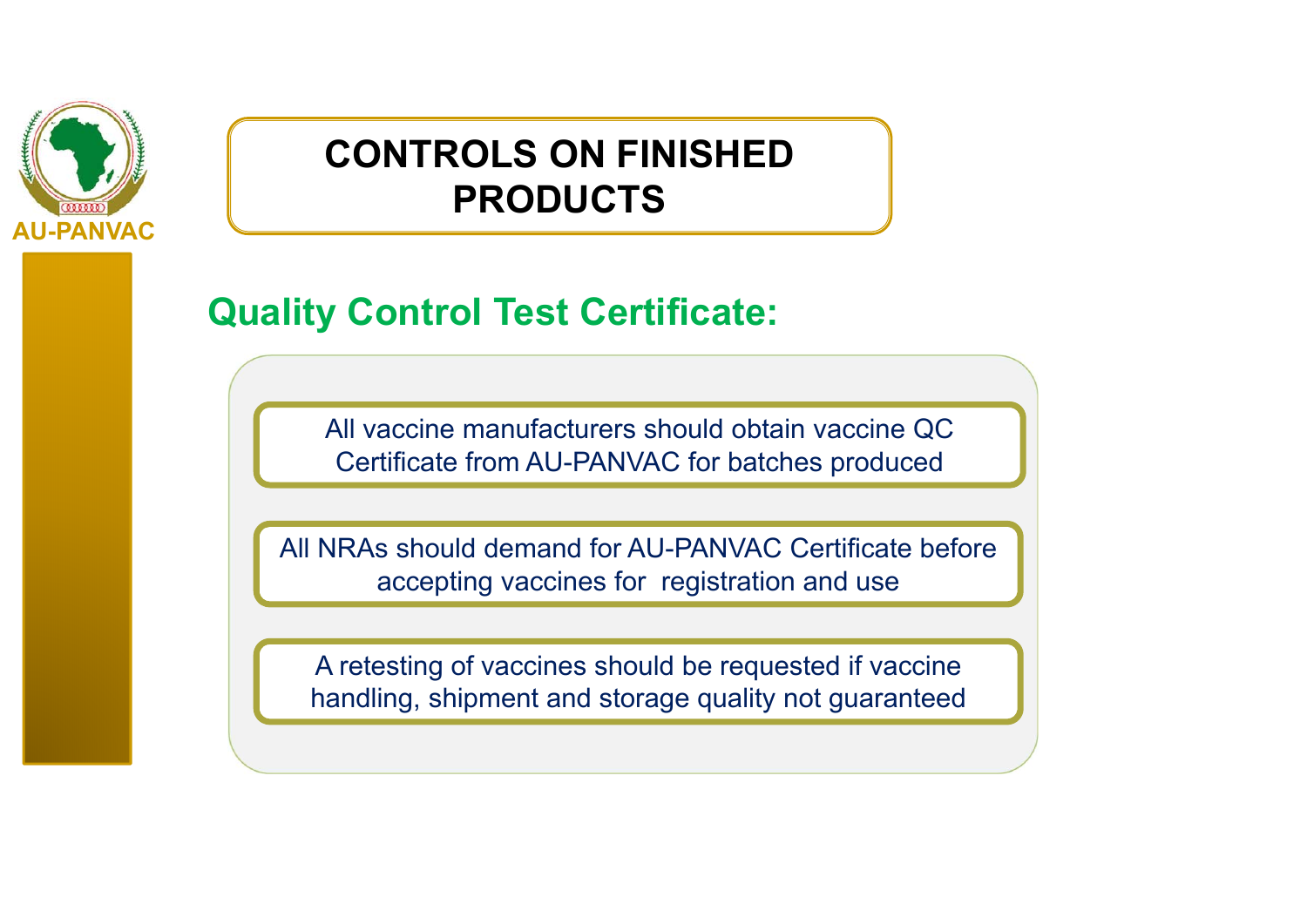

- AU-PANVAC should through its continental mandate
	- 1. Provide political support for harmonisation initiatives in the SADC region;
	- 2. Support capacity-building (with OIE, GALVmed, SADC and relevant national stakeholders), in particular in areas relevant to the production of quality veterinary vaccines in the SADC region;
	- 3. Support and facilitate increased third party testing of vaccines, including as part of post-marketing surveillance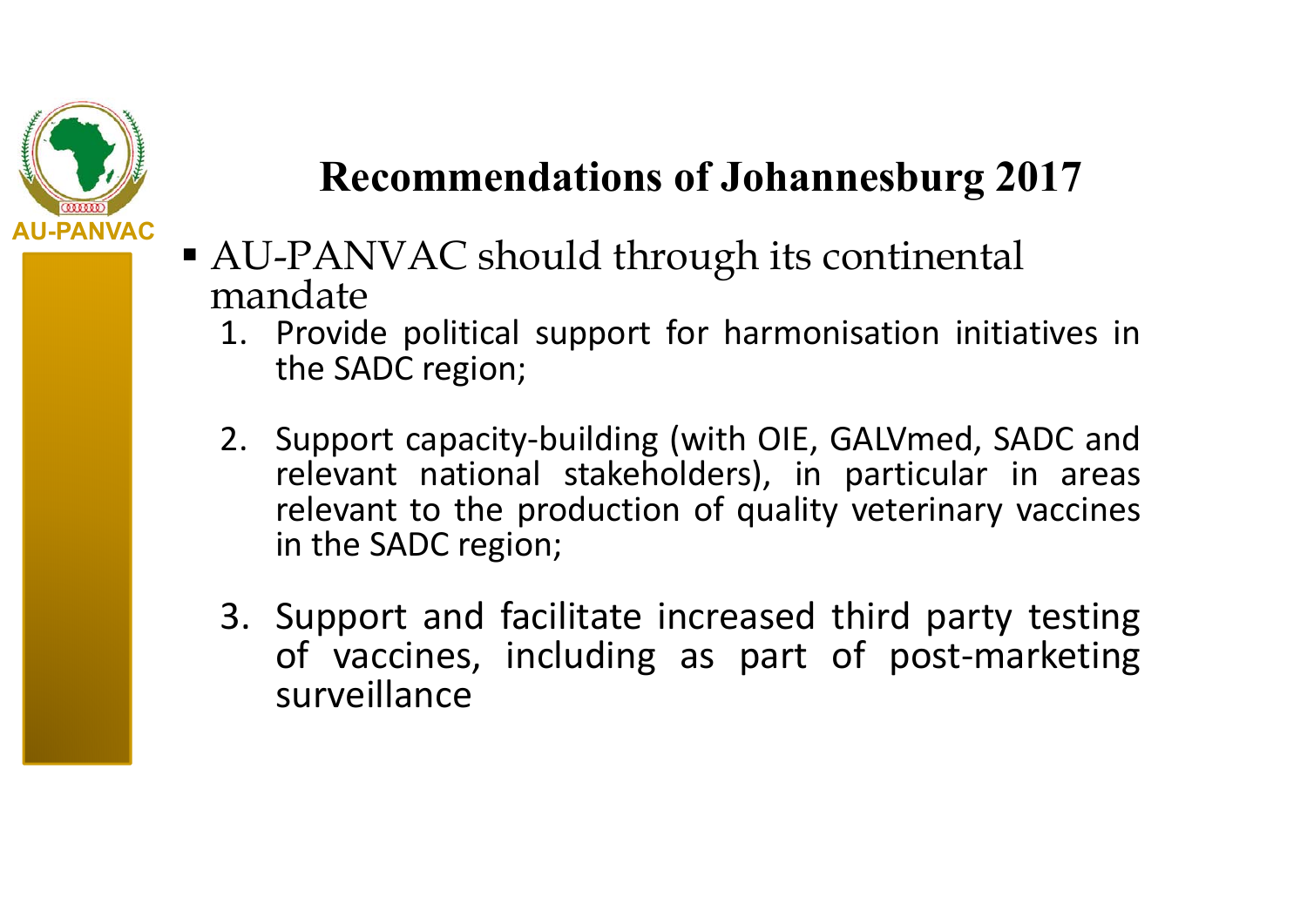

#### **Political Support**

- AU-PANVAC is increasing the sensitization of AUC on the implementation of AU-PANVAC mandate regarding vaccine registration
- The commissioner has shown increased interest onharmonization of vaccines registration and medicine regulation in Africa
- We are also increasing outreach to Ministers responsible for Animal production in Africa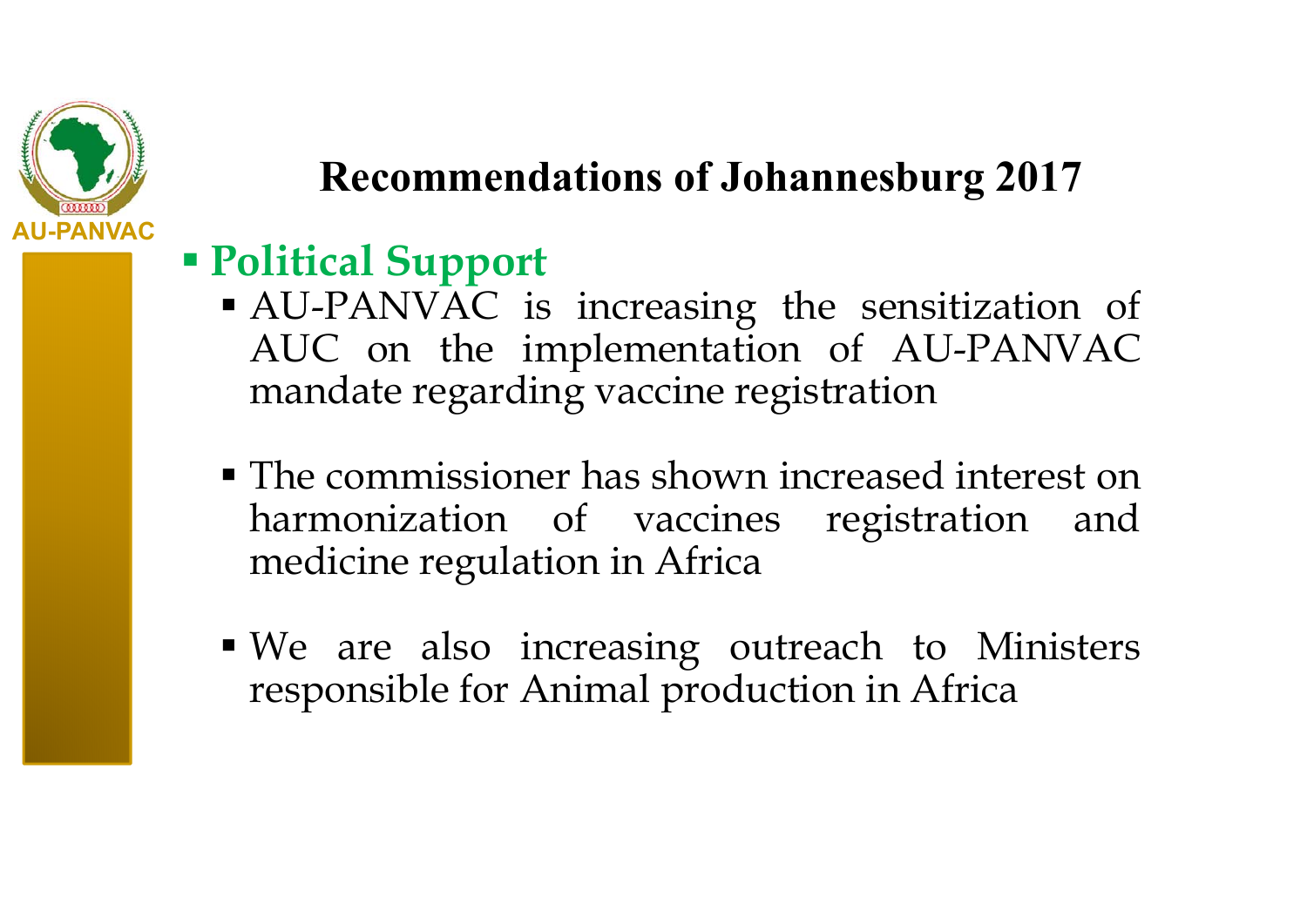

- **Capacity building Support**
- Programme budget for training of AUMS vaccine production laboratories
- Special trainings for labs with specific problems in vaccine production
- Training on reques<sup>t</sup> by laboratories to build/ enhance own capacities
- Specific donors want to suppor<sup>t</sup> specific trainings for AUMS- but not consistent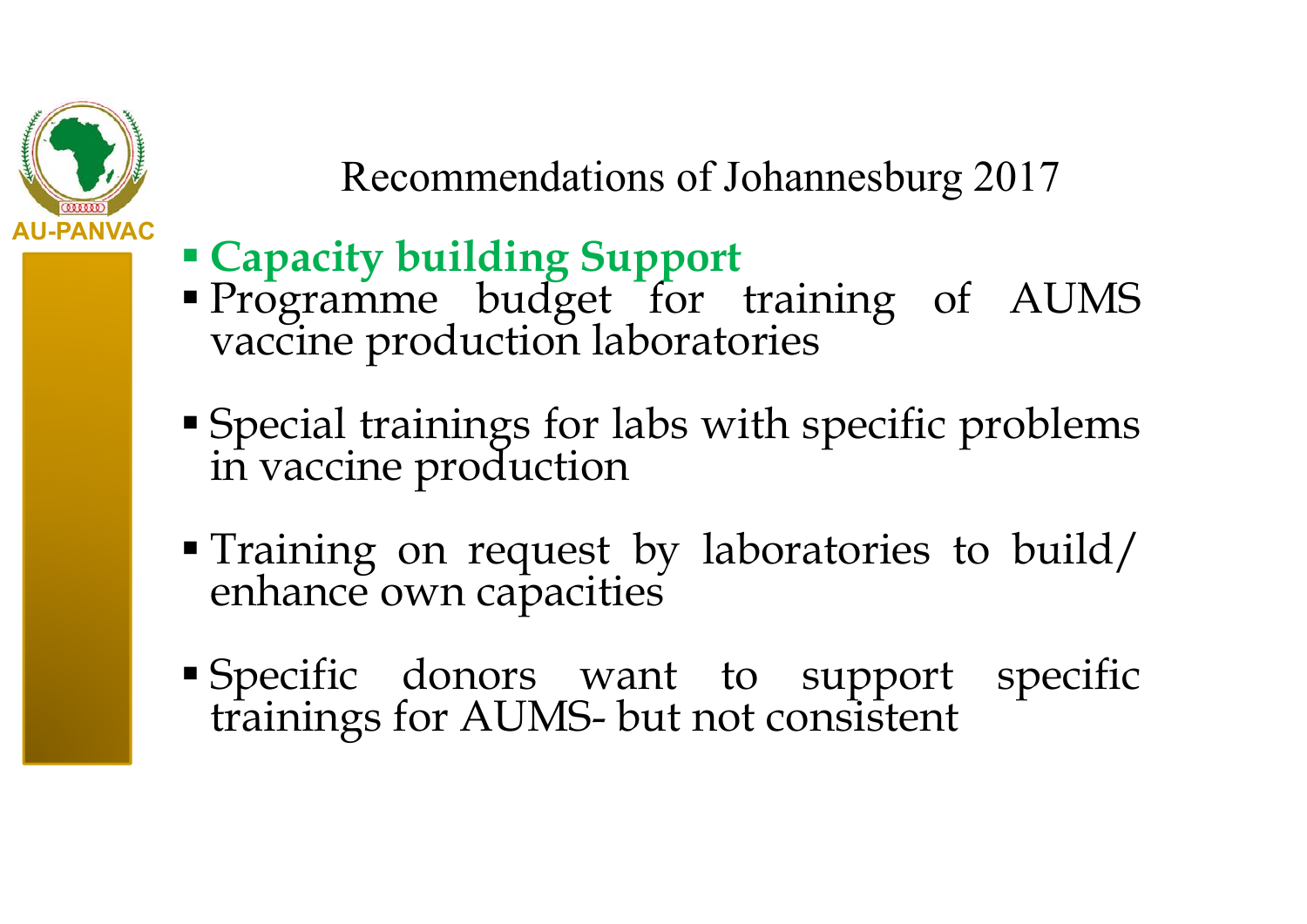

- **Third party testing of vaccines**
- **Accept materials from NRAs for vaccine QC and encourage RAs to submit**
- **Accept vaccines from other gov or NGO to recertify**
- **Receive pos<sup>t</sup> marketing surveillance from drug authorities e.g – Uganda, Benin**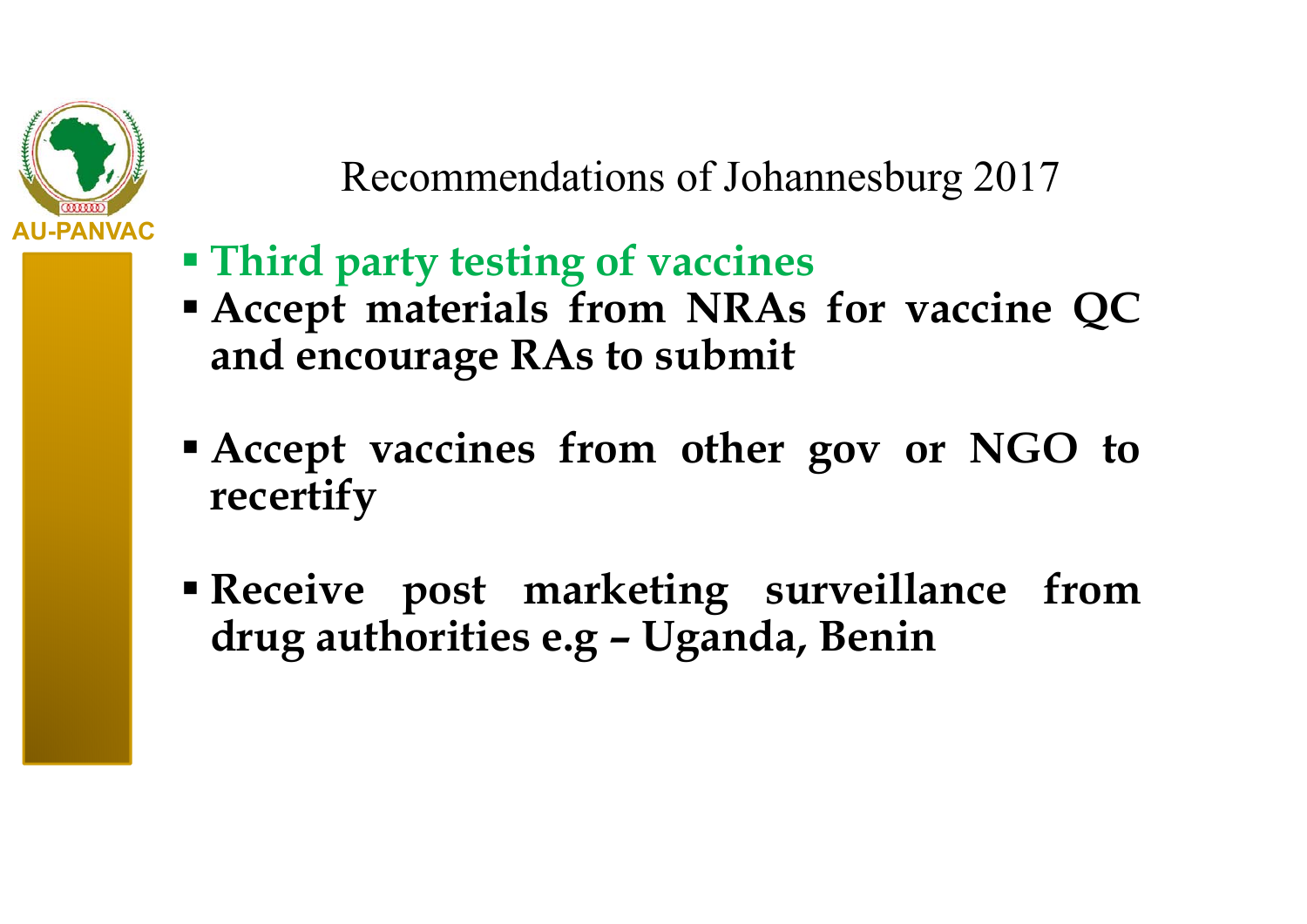

- **Third party testing of vaccines**
- Special Agreement with DHL, to carry all shipment
- Direct flight to Ethiopia from all AUMS
- Especial arrangemen<sup>t</sup> with Ethiopian governmen<sup>t</sup> on import clearing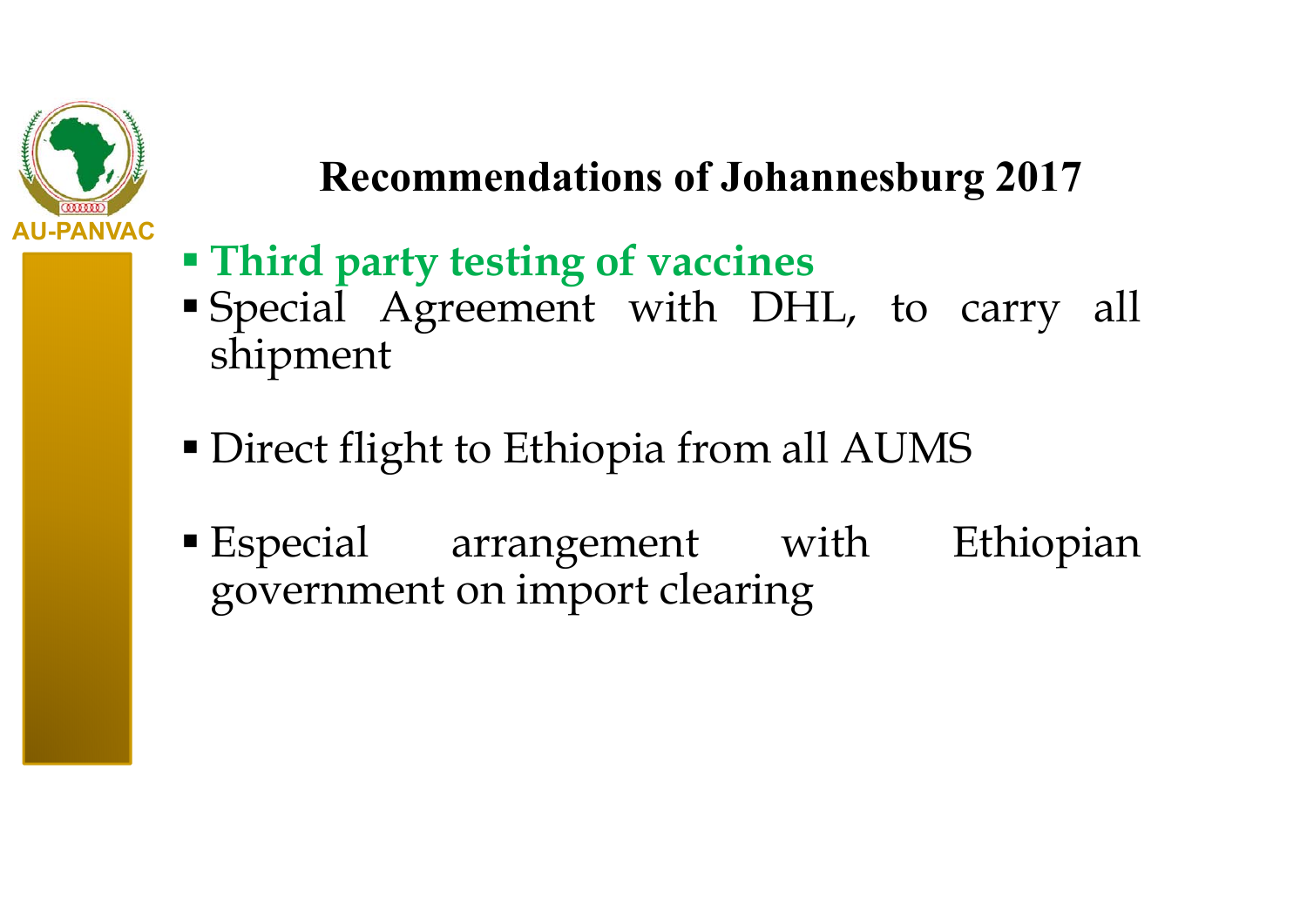# **AU-PANVAC**

#### **CONCLUSION**

- 1. AU-PANVAC will provide every support necessary for the internalization of this process in the SADC region
- 2. AU-PANVAC will support all the laboratories & NRAs with specific testing required by the dossier when necessary
- 3. AU-PANVAC will continue to support vaccine producing labs in Africa to produce Good Quality Vaccines